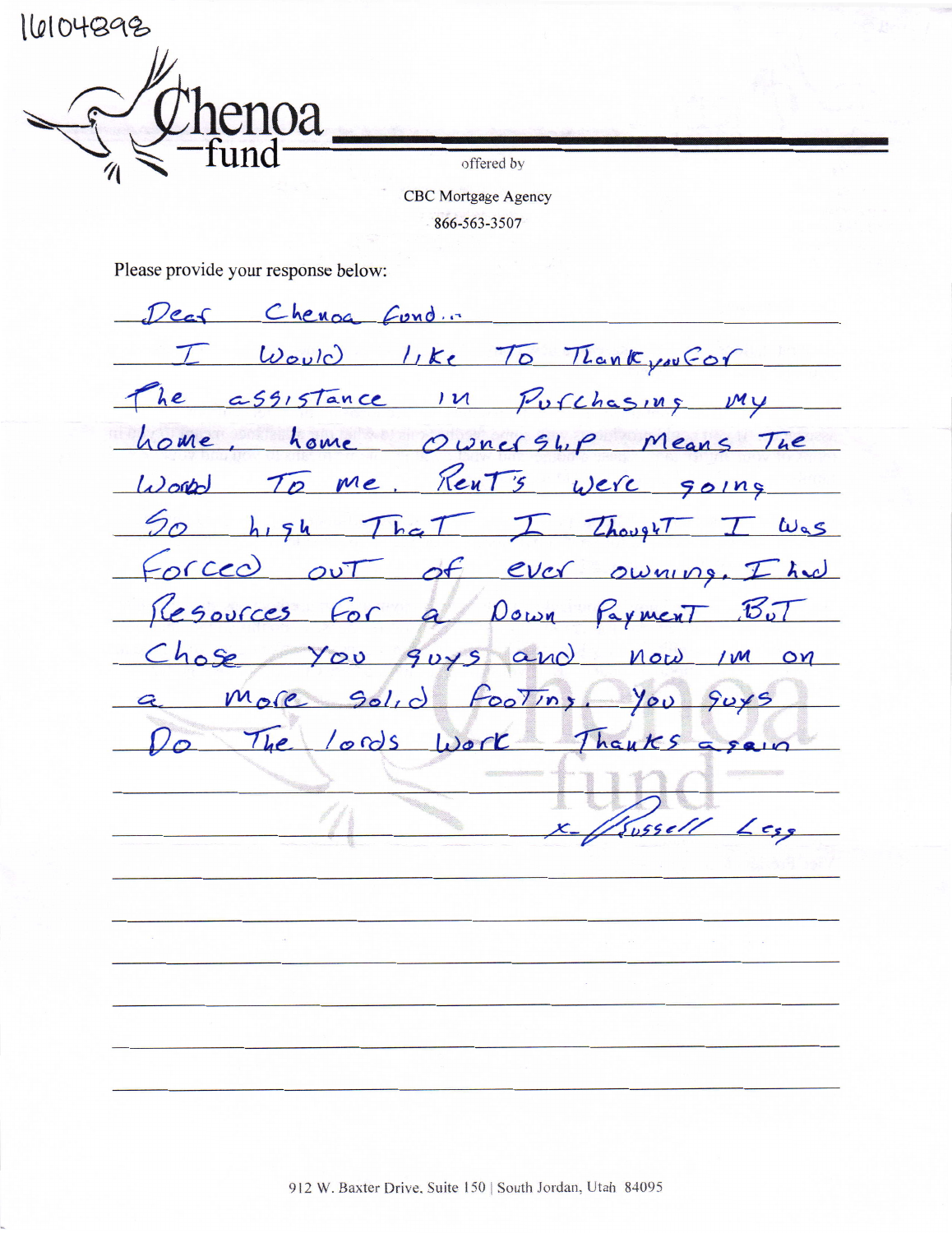

 $\ddot{\phantom{0}}$ 

Offered By CBC Mortgage Agency 866-563-3507

-L,

Please provide your response below

I did not have the money for the down // Z hever happen Hank you.

912 W. Baxter Drive, Suite 150 | South Jordan, Utah 84095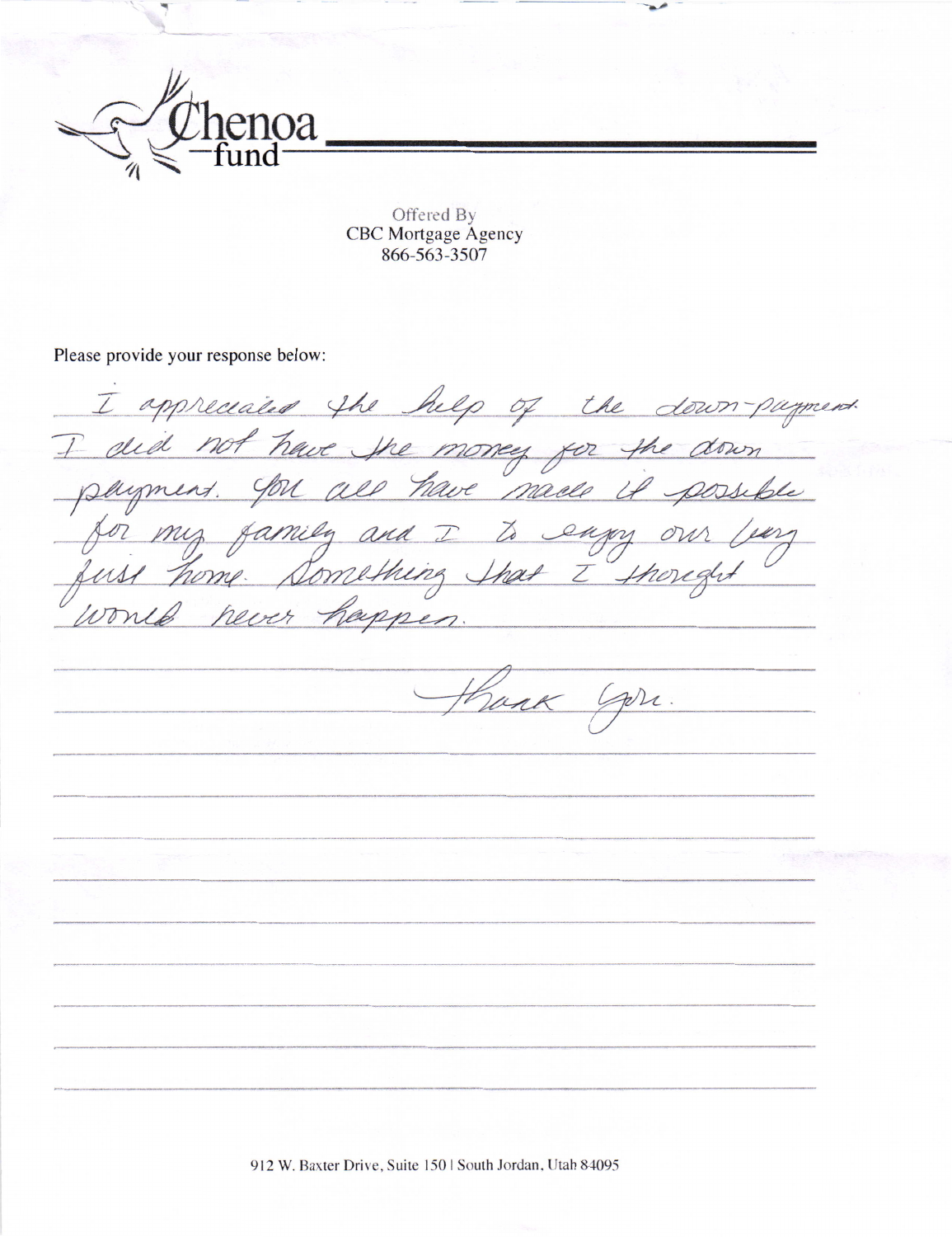**Minority homebuyers will be most affected by this rule. Are you a minority?** No

**If you had not had this down payment assistance, how long would it have taken you to buy a home?** 1-2 years

**Many people Chenoa Fund helps are first generation homeowners. Were your parents/guardians homeowners?** Yes

## **Please provide any additional thoughts regarding why homeownership is important to you, and why Chenoa Fund should be allowed to continue its work.**

Without Chenoa I would not have been able to provide a home for my grandchildren. Chenoa was there to help me realize my dream of owning a home.

## **Name:** Rhonda C

**May we share your information outside our organization?:** Yes

--

This e-mail was sent from a contact form on Chenoa Fund - Down Payment Assistance (https://chenoafund.org)